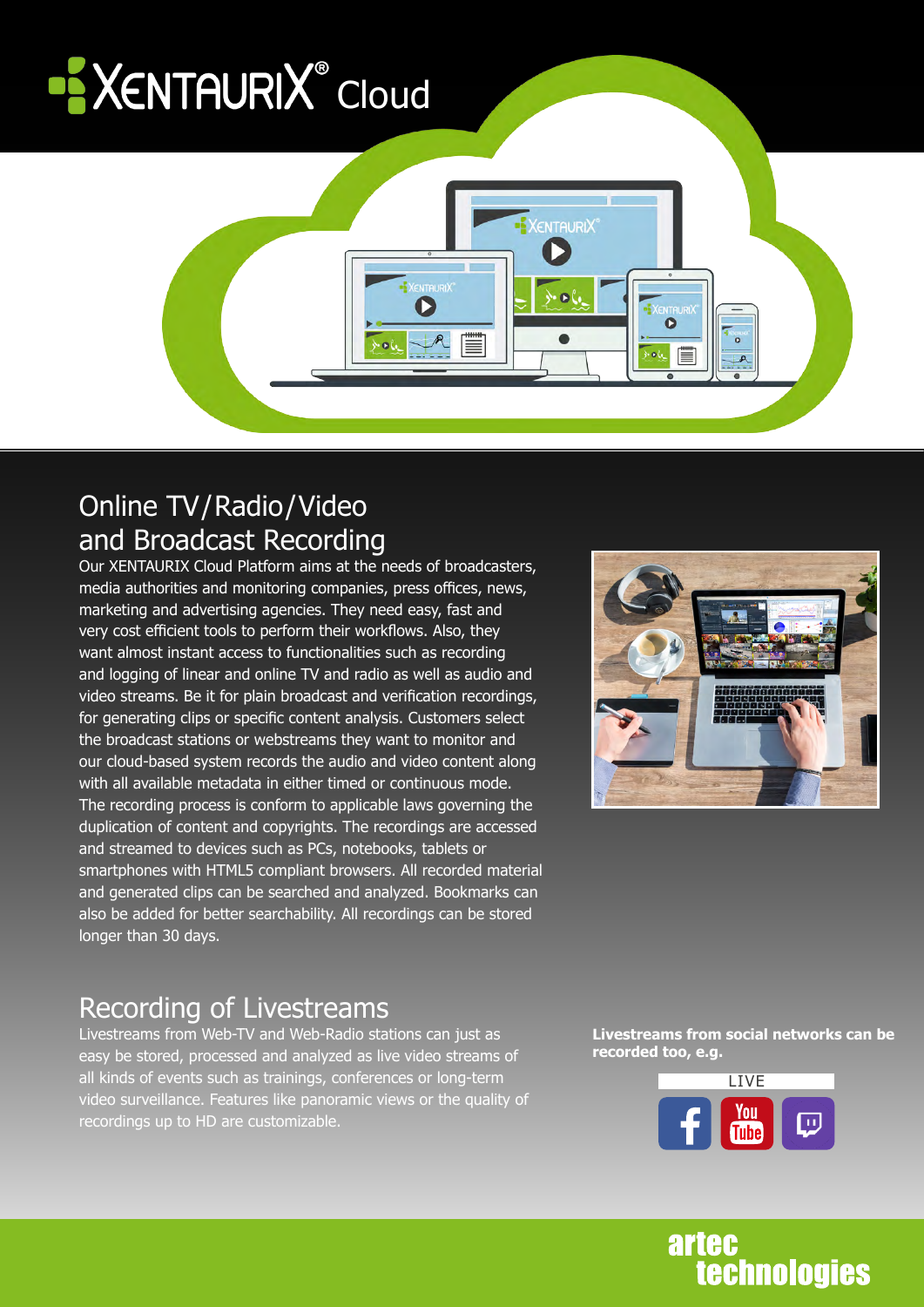# TV & Radio Content Recognition

Searching for the same or similar content in broadcast materials is possible using two technologies within the on-site and cloud-based XENTAURIX solutions.

The **XENTAURIX Video Fingerprinting Tool** is aimed at the need to search within various TV broadcast stations' content for duplicates or similar content such as a specific advertising. Another application for the video fingerprinting tool is the detection of copyright infringements.



#### The **XENTAURIX Audio Fingerprinting Tool** helps

finding the same or similar content in both live broadcast and recorded TV and Radio signals. This also requires an audio sequence to be uploaded to serve as reference material.

Another application of the audio fingerprinting tool is the fully **Automatic identification of Music Titles** and extraction of related META data during live operation. A data base with over 40 million songs supplies all other related data such as title, album, musician, composer and writer and more. All data are then stored 24/7 together in the XENTAURIX System. Data can be searched and retrieved for automated reporting to collecting societies and performance rights organisations. Clicking on a music entry replays respective recording.

|              | MetaData - N-JOY                                                                                                                                                   |  | 2017-09-04 (Mon)               |  |
|--------------|--------------------------------------------------------------------------------------------------------------------------------------------------------------------|--|--------------------------------|--|
| <b>Titel</b> |                                                                                                                                                                    |  | $Q \times H \Leftrightarrow Q$ |  |
| <b>Start</b> | Titel                                                                                                                                                              |  |                                |  |
|              | 00:0000 Die N-JOY Nacht                                                                                                                                            |  |                                |  |
|              | 02:0531 French Montana - Unforgettable                                                                                                                             |  |                                |  |
|              | 02:0914 Mr. Probz - Waves (Robin Schulz Remix)                                                                                                                     |  |                                |  |
|              | 02:1236 CHARLI XCX - Boys                                                                                                                                          |  |                                |  |
|              | 02:1519 Rag'n'Bone Man - Skin                                                                                                                                      |  |                                |  |
| 02:1841      | DJ Antoine & Dizkodude feat. Sibbyl - I Love Your Smile (Dizkodude<br><b>Original Extended Mix)</b>                                                                |  |                                |  |
|              | 02:2156 David Guetta - Sia - Titanium (feat. Sia) [Extended]                                                                                                       |  |                                |  |
|              | 02:2613 Liam Payne - Strip That Down                                                                                                                               |  |                                |  |
|              | 02:2948 Martin Solveig - All Stars                                                                                                                                 |  |                                |  |
|              | 02:3311 Katy Perry - Dark Horse                                                                                                                                    |  |                                |  |
|              | 02:3725 Various Artists - Little Hollywood                                                                                                                         |  |                                |  |
|              | $\mathbf{a}$ , $\mathbf{a}$ , $\mathbf{a}$ , $\mathbf{a}$ , $\mathbf{a}$ , $\mathbf{a}$ , $\mathbf{a}$ , $\mathbf{a}$ , $\mathbf{a}$ , $\mathbf{a}$ , $\mathbf{a}$ |  |                                |  |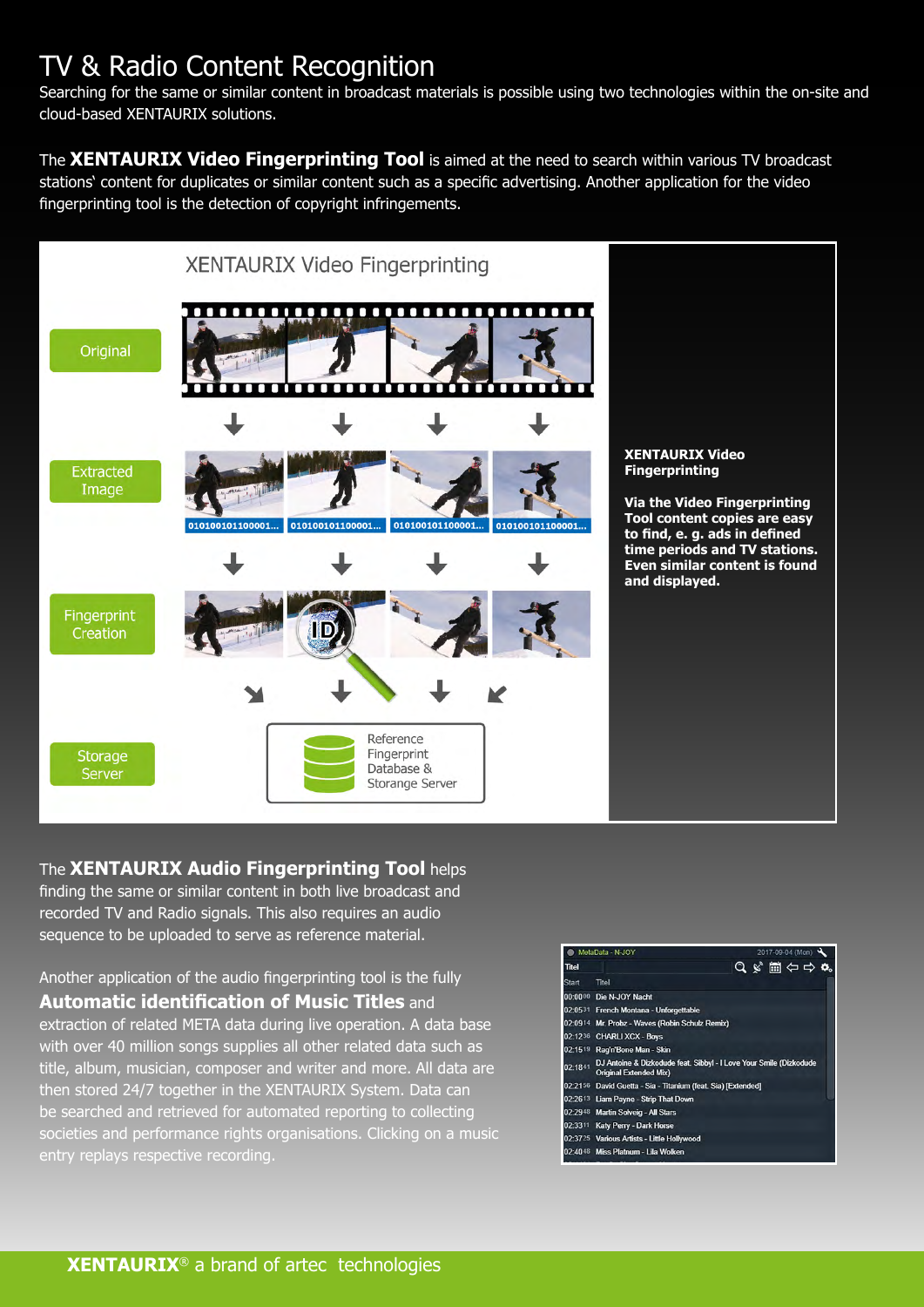# Analysis of TV Rating Figures

Of special interest to TV broadcasters is a deep and informative analysis of TV ratings. Our XENTAURIX Cloud offers this tool and provides clear overviews and detailed information on station and target group comparisons as well as audience Spread, affinity, audience flow analytics from one TV station to another. Data collected by GfK, Gallup and TNS are automatically imported and processed by our XENTAURIX system. Clear and concise diagrams and views help to present TV quote histories. They can be shown in realtime, fast forward and backward mode. Up to 6 video players can be used in conjunction with the viewership analysis diagrams, allowing a combined comparison of TV recordings with their respective TV rating figures.



### TV Search Engines, Video Clips and Storyboard

Our full-text search allows to search, find and play recorded program content accurate to the second. It is very easy to create video clips and to combine,

store and export them. The search can be run across all or selected channels as well as across defined periods. A storyboard with thumbnail previews can be displayed while play-back is running. It can also be shown in full-screen mode. The combination of multiple TV channels on one screen allows for a clear and tidy broadcast content comparison and is optimal for searching, TV monitoring and TV competition analysis.





#### **OTT Service**

We supply you with live and catch up TV streams including all metadata. HTML and Web-APIs are provided for customer specific integrations.